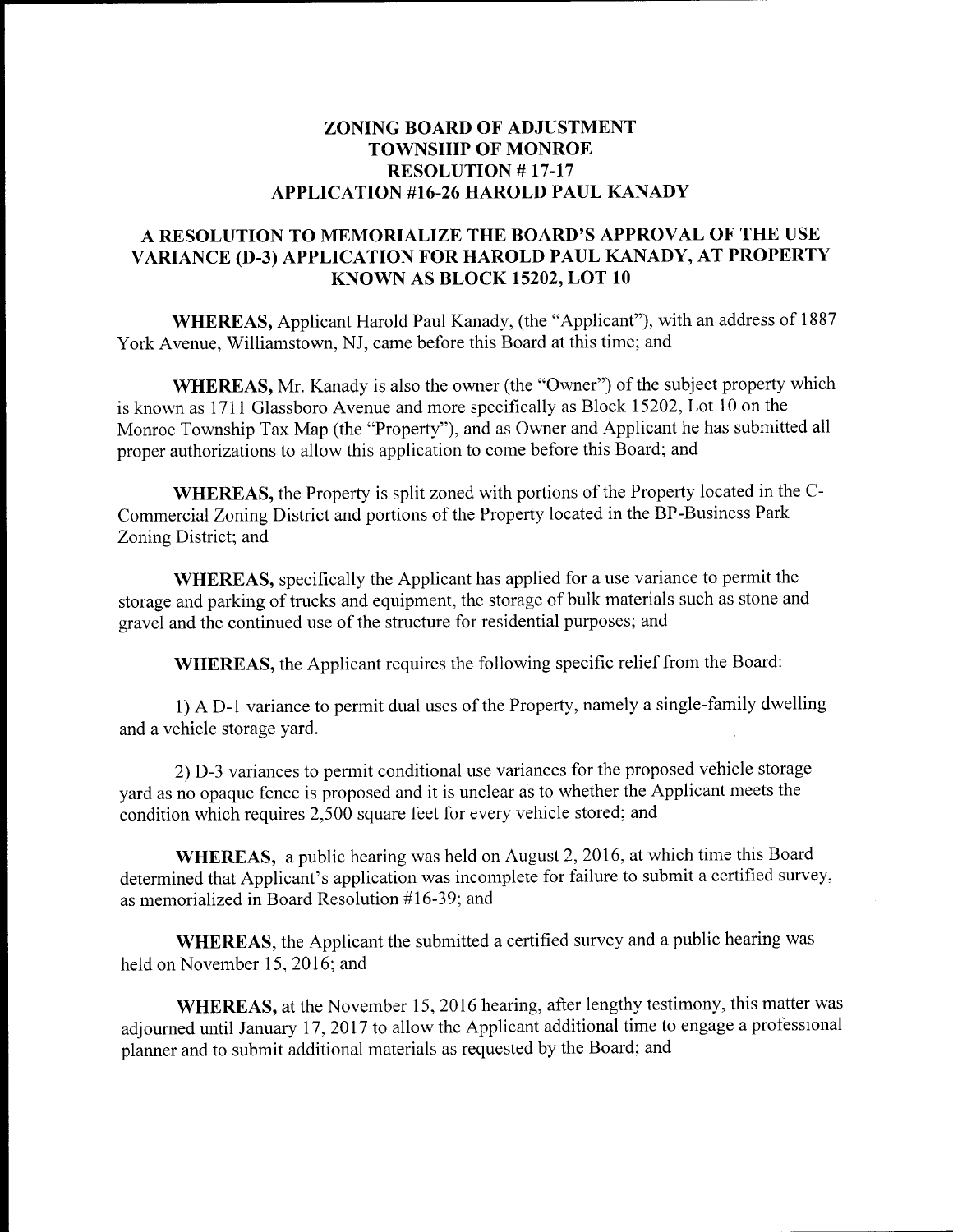WHEREAS, all testimony and findings from the November 15, 2016 hearing were memorialized in Board Resolution #16-55 which is incorporated herein by reference; and

WHEREAS, a public hearing was held on January 17, 2017; and

WHEREAS, prior to the January 17, 2017 public hearing the Applicant made the Board aware that he was facing physical issues which made his attendance difficult and that his wife, who is his caretaker, was ill and could not attend; and

WHEREAS, due to these issues the Board agreed to adjourn this matter until February 21, 2017; and

WHEREAS, as interested members of the public had conflicts with the February 21, 2017 hearing date, the Board agreed to further adjourn this matter until the Board's March 21, 2017 meeting; and

WHEREAS, the public hearing on this matter was thus continued on March 21, 2017; and

WHEREAS, the Board has determined that the Applicant has met all public notice requirements of the New Jersey Municipal Land Use Law and has determined that the Board has proper jurisdiction to hear this matter; and

WHEREAS, the Applicant was again represented by John Makowski, Esq. as legal counsel; and

WHEREAS, as all testimony, from both the Applicant and public, was completed at the November 15, 2016 Board meeting, this meeting began with testimony from Tiffany Cuviello, PP, who is the professional planner engaged by the Applicant; and

WHEREAS, Ms. Cuviello was recognized by the Board as an expert in the field of planning; and

WHEREAS, Ms. Cuviello provided extensive testimony as to the nature of the uses of the Property; and

WHEREAS, Ms. Cuviello stated that based on her reading of the Township Code, the Applicant should only require the D-3 variances and not the D-1 variance, however she provided testimony for the positive and negative criteria for both the D-1 and D-3 variances; and

WHEREAS, Ms. Cuviello continually made the point that all proposed uses are permitted on the Property, as the home is a permitted use and the vehicle storage yard is conditionally permitted use; and

WHEREAS, Ms. Cuviello stated that the proposed use were much lower in intensity than other uses which were permitted by right at the Property; and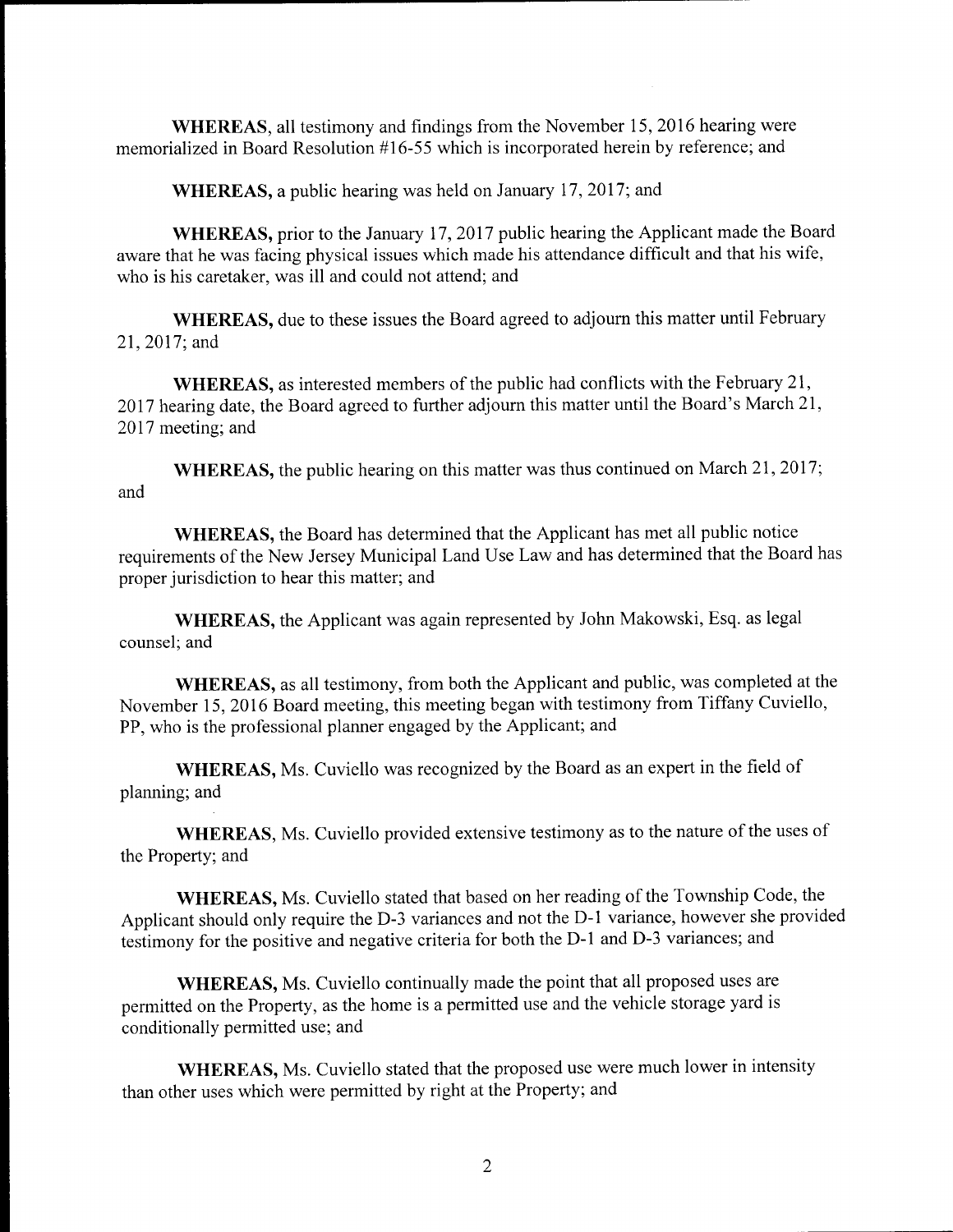WHEREAS, Ms. Cuviello entered the following photographs into the record, which were labelled as follows:

A1 - Area between existing residential use and vehicle storage yard

- A2 Employee Parking Area
- A3 Landscaping along western property line
- A4 Closer view of western property line
- A5 Vegetation on Eastern property line
- A6 Eastern property line
- A7 Eastern property line fence
- A8 Buffering adjacent residential property
- A9 Buffering of adjacent residential property
- A10 Buffering of adjacent residential property
- A 11 NJDEP imap; and

WHEREAS, the Applicant then provided additional testimony as to the actual operations which take place at the Property; and

WHEREAS, the Board's Planner discussed his report, dated February 21, 2017, which is incorporated herein by reference; and

WHEREAS, upon proper motion, the matter was then again opened to the public and the following testimony was heard:

Mr. Richard Wells, Esq. appeared as the attorney for several adjacent residents who opposed the granting of the proposed variances; and

Mr. Wells summarized his clients' objections to the proposed variances, pointed out areas where the agree with the Board Planner's report, pointed out areas where they disagreed with the Applicant's Planner's report, and highlighted reasons why the Application should be denied; and

Mr. Wells submitted the following photographs into the record, which were labelled as follows: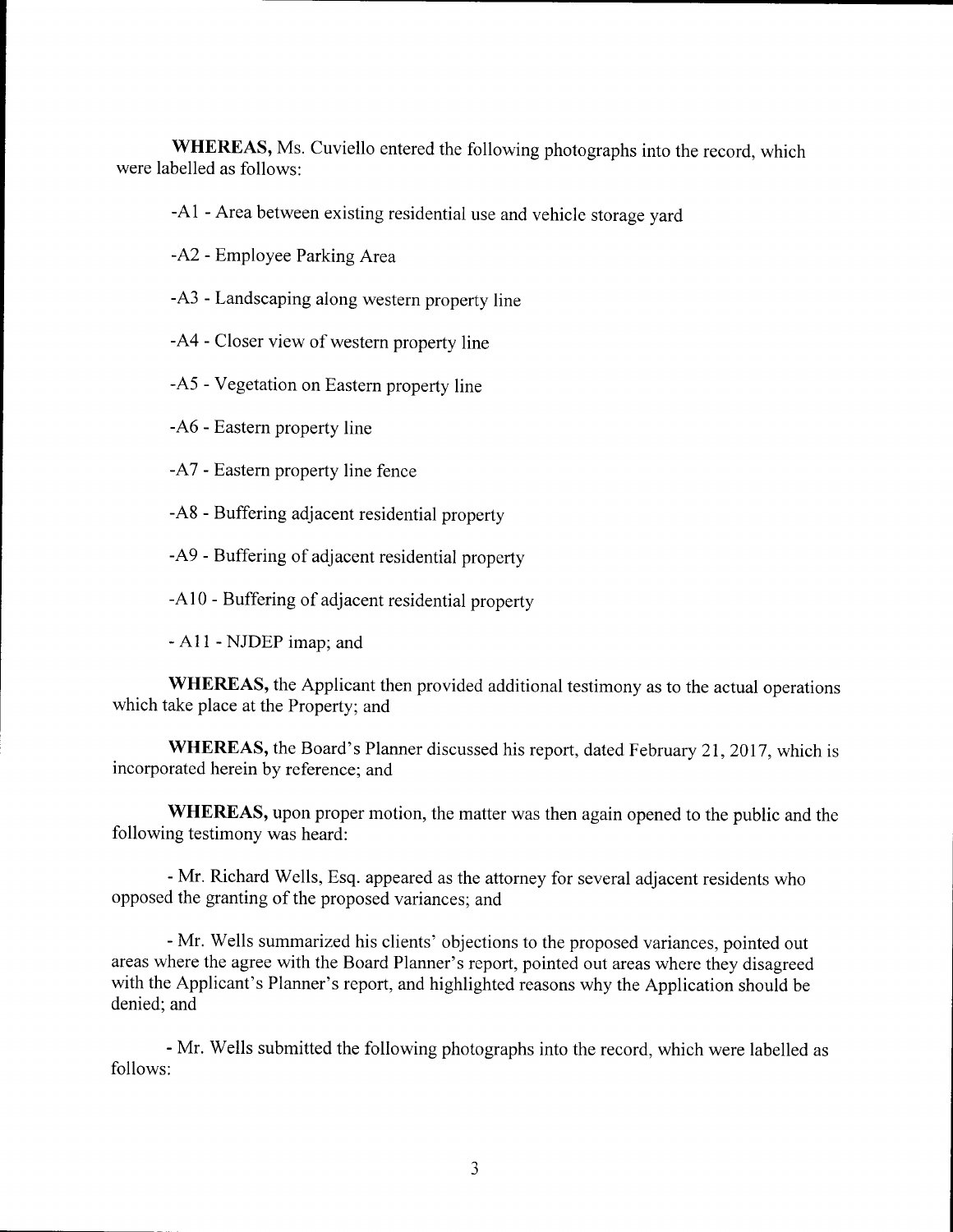- O-2 - View from Ms. Gullo's front yard dated 3/20/17

- O-3 - View of berm created to block Ms. Gullo's view; and

Ms. Jeannie Gullo, of 1687 Glassboro, provided testimony which centered on the lack of effectiveness of the existing berming and buffering; and

Mr. Wells closed by arguing that any hardship faced by the Applicant is self-created and based on testimony the Board has heard from the public at this hearing, and at prior hearings, it is clear that the proposed variances would create a substantial detriment to the surrounding area;

Ms. Bunni Bouchard provided testimony which centered on her belief that every time the Applicant gets relief from the Board, he ignores all conditions and does whatever he wants; and

WHEREAS, upon proper motion, the public session was closed; and

WHEREAS, based on the evidence presented, the Board renders the following findings of fact and conclusions of law:

1. The proposed D-3 variance is necessary to permit the Applicant to operate a vehicle storage yard without installation of an opaque fence and without meeting the requirement of 2, 500 square feet per vehicle.

2. The Applicant addressed the positive criteria by arguing that each of the dual uses are permitted at the Property.

3. The Applicant addressed the negative criteria by arguing that the proposed uses are much less intense than other permitted uses and are all contemplated and permitted in the Township Code.

WHEREAS, in consideration of all of the evidence submitted and the applicable law;

NOW THEREFORE BE IT RESOLVED, that the Board GRANTS the Applicant the requested D-3 variance subject to the following CONDITIONS:

1. The Applicant shall maintain their escrow account and satisfy any and all outstanding escrow, if any.

2. The Applicant must return to the Zoning Board for site plan approval as a condition of any variance approval.

3. The Applicant is limited to storage of forty ( 40) vehicles at the Property, conditioned upon the Applicant demonstrating the Property can accommodate forty (40) vehicles during the process of site plan review.